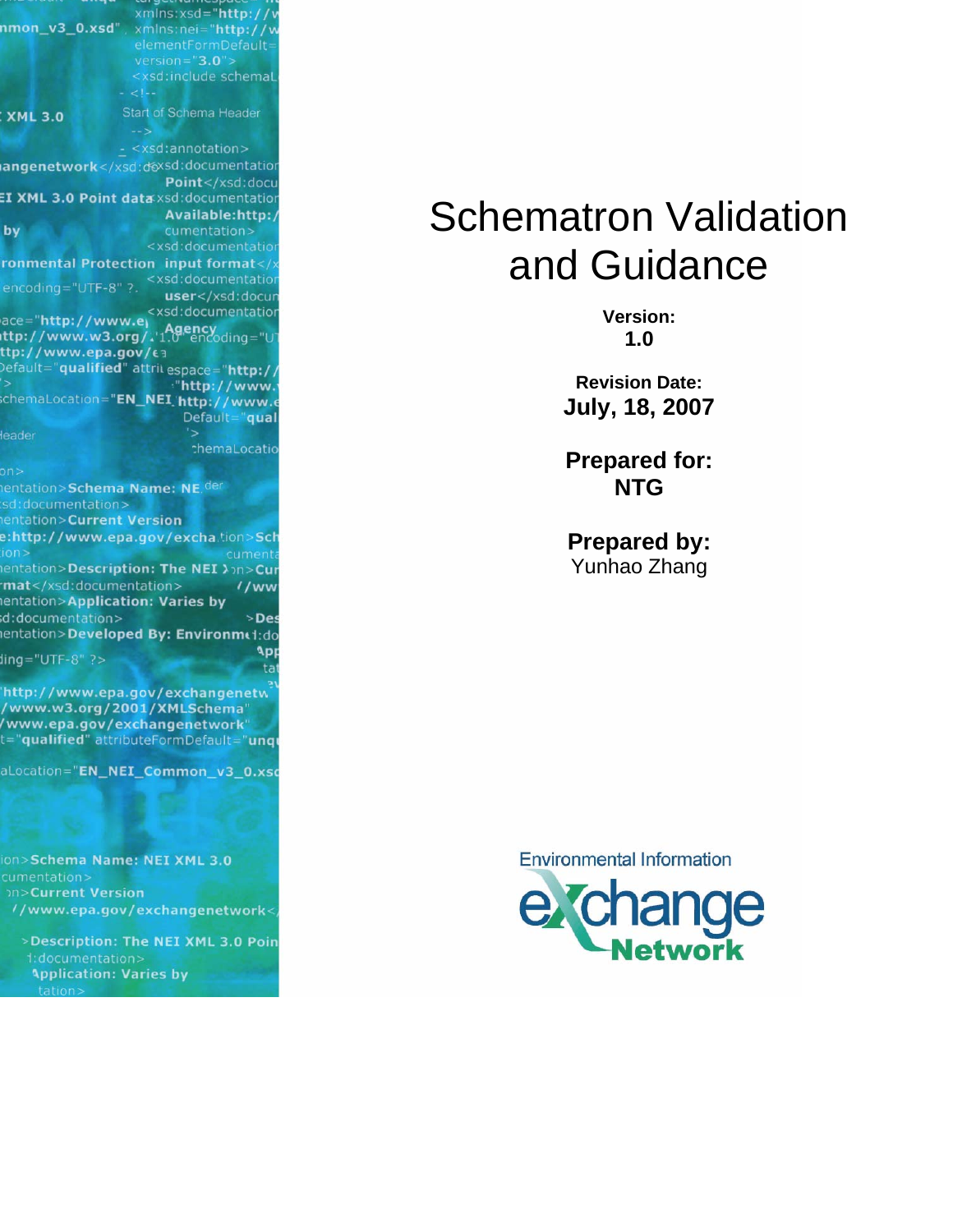# **SCHEMATRON VALIDATION AND GUIDANCE VERSION 1.0**

## **July, 20 2007**

# **Revision History**

| <b>Change Record</b>            |                              |                                 |                             |  |  |
|---------------------------------|------------------------------|---------------------------------|-----------------------------|--|--|
| <b>Version</b><br><b>Number</b> | <b>Description of Change</b> | Change<br><b>Effective Date</b> | Change<br><b>Entered By</b> |  |  |
| 1.0                             | Initial version              | July 20,2007                    | Dr. Yunhao Zhang            |  |  |

# **Abstract**

This document discusses the best practices for using Schematron rules for data validation within the Exchange Network. This Schematron guidance explains how Schematron can be utilized to validate data in an effective and fast way. Users should use this guide to develop Schematron rules for Nodes on the Exchange Network.

ii in de la provincia de la provincia de la provincia de la provincia de la provincia de la provincia del prov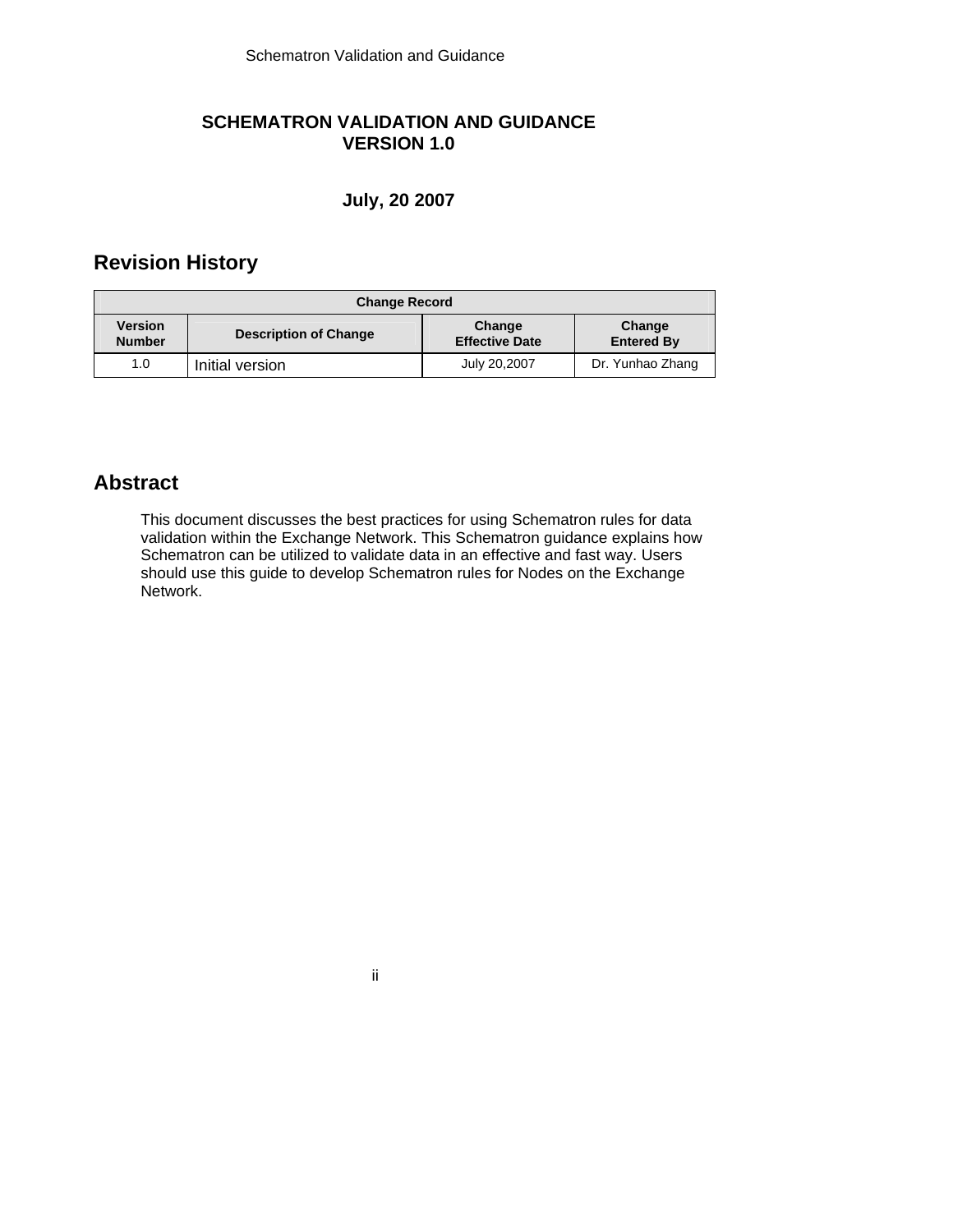# **Table of Contents**

| 1              |                |                                               |
|----------------|----------------|-----------------------------------------------|
| $\mathbf{2}$   |                |                                               |
|                | 2.1<br>2.2     |                                               |
|                |                |                                               |
| 3 <sup>1</sup> |                |                                               |
|                | 3.1            |                                               |
|                | 3.2            |                                               |
|                | 3,3            |                                               |
|                | 3.4            |                                               |
|                | 3.4.1          |                                               |
|                | 3.4.2          |                                               |
| 4              |                |                                               |
|                | 4.1            |                                               |
|                | 4.1.1          |                                               |
|                | 4.1.2          |                                               |
|                | 4.1.3          |                                               |
|                | 4.2            |                                               |
|                | 4.2.1          |                                               |
|                | 4.2.2          |                                               |
|                | 4.2.3<br>4.2.4 |                                               |
|                | 4.3            |                                               |
|                | 4.3.1          |                                               |
|                | 4.3.2          |                                               |
|                | 4.3.3          |                                               |
|                | 4.4            |                                               |
|                | 4.4.1          |                                               |
|                | 4.4.2          |                                               |
|                | 4.4.3          |                                               |
|                | 4.4.4          |                                               |
|                | 4.5            |                                               |
|                | 4.5.1          |                                               |
|                | 4.5.2          | Using QA Server for Schematron Validation  14 |
|                | 4.5.3          |                                               |
| 5              |                |                                               |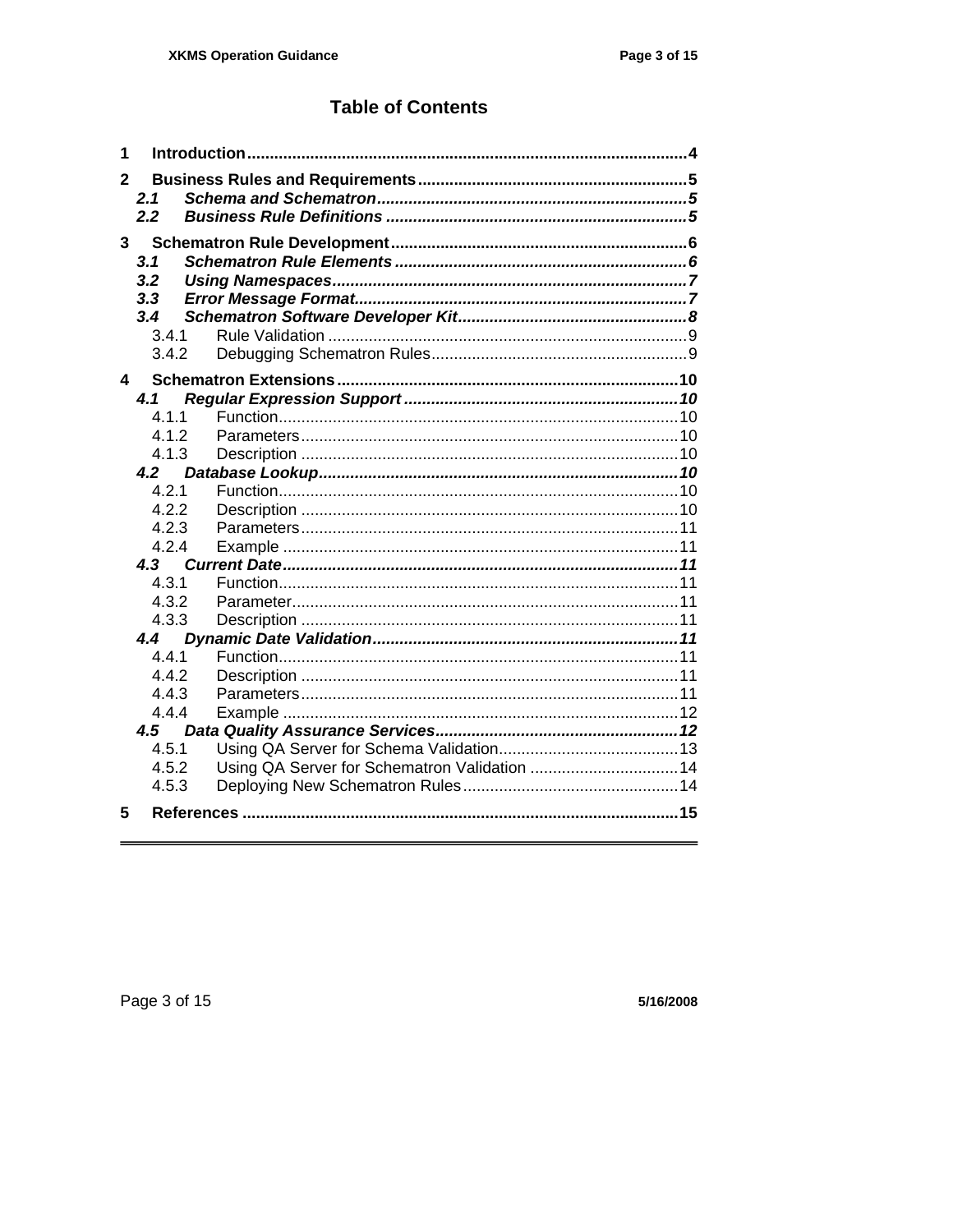# **1 Introduction**

One of the key components in a business process is data validation. This is especially important in conducting data exchanges where data is exchanged between heterogeneous systems and databases. Traditionally, data validations are done using procedures written in programming languages such as C++, Java, or Visual Basic. Such procedures could become very complex and difficult to develop, debug and maintain when the type of document varies.

With the introduction of the Extensible Markup Language (XML), some of the business rules can be, at least partially, specified in XML schemas, and XML documents can then be validated against the schemas. Since XML is more restrictive than other markup languages, validation based on an XML schema can detect many data element errors such as type mismatches, missing elements and even referential integrity issues.

Since an XML Schema is not defined as a data validation mechanism, many of the business rules cannot be handled by simply using schema definitions. This is where Schematron comes into play as a data validation tool. Schematron is an ISO standard specifically defined for data validations.

Schematron has a number of advantages over traditional data validation methods, including the following:

- **Standard format**: Unlike validation in other programming languages, where a programmer determines how to use and enforce business rules using IF-THEN construct, Schematron rules follow a standard XML format. This allows sharing of Schematron rules cross different platforms.
- **Easier to develop and maintain**: As we will demonstrate shortly, Schematron rules are much closer to business rules and thus simpler to develop.
- **Removal of the traditional validation process**: Traditional data validation requires two basic elements, rules and the rule engine. The rule engine is basically the validation process, and the rules are the set of validation parameters. Due to a lack of a standard validation method, each business process often has its own data validation process. Schematron however, only requires users to develop business rules. The validation engine is the XSLT processor, which is available on almost all platforms.
- **More flexible and powerful**: Based on XPath and XSLT, Schematron allows the developer to randomly access any element in an XML instance document.
- **Highly extensible**: Using the extension mechanism in XPath, developers can add additional functions to support condition checking and assertions.
- **Descriptive Message**: Schematron allows developers to embed a natural language of error descriptions.

Page 4 of 15 **5/16/2008**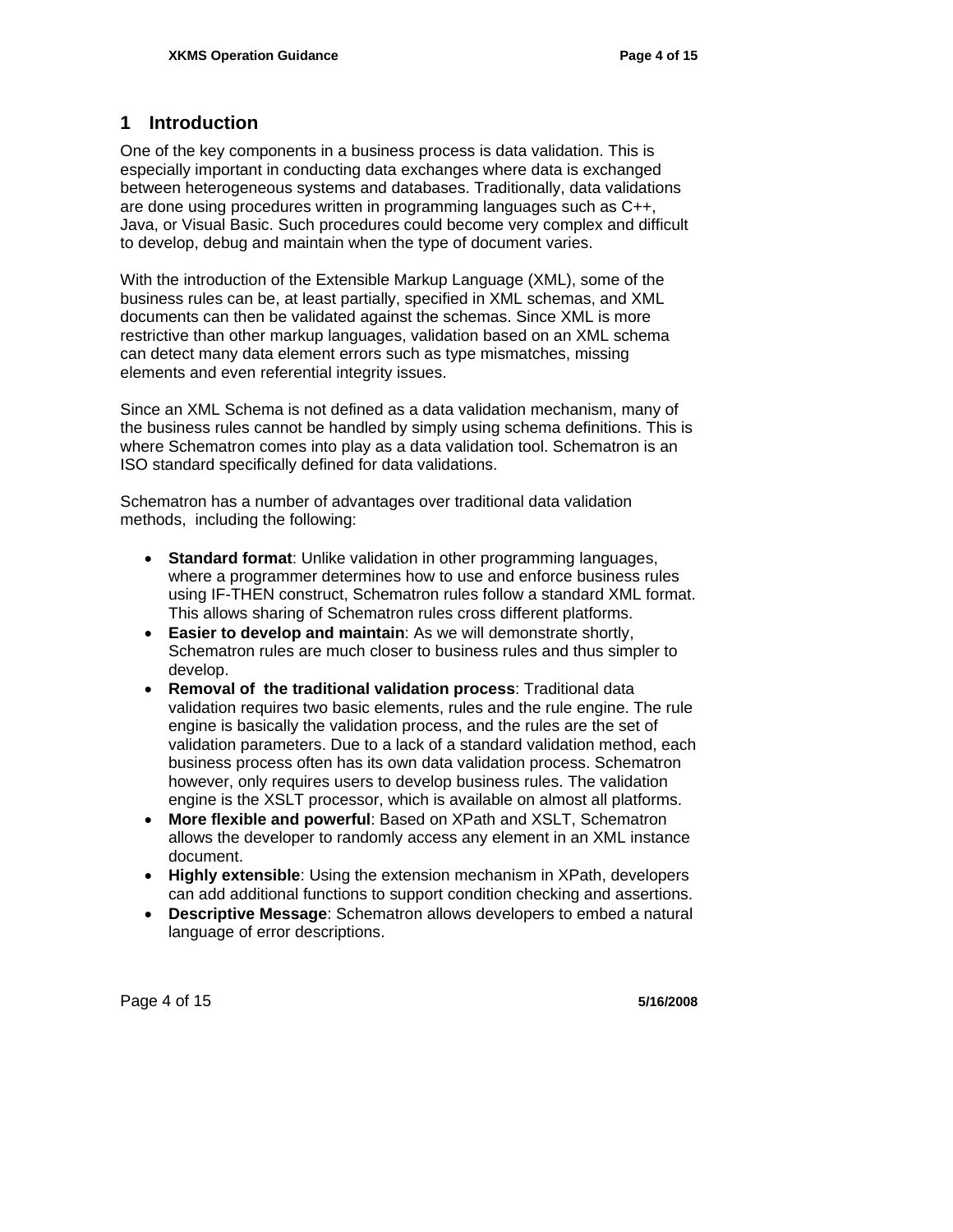This document discusses the best practices for using Schematron rules for data validation within the Exchange Network. It also provides general guidance on the structure of business rules and format of the error messages.

# **2 Business Rules and Requirements**

#### **2.1 Schema and Schematron**

An XML schema and Schematron can both be used to validate XML instance documents. XML schemas focus more on data type validations and data structures, while Schematron can be employed to enforce business rules. There are many business logic rules that cannot be expressed in terms of an XML schema construct. For example, a project ending date must be later than the project starting date, a facility ID must exist in a lookup table, or if element B is nonempty then element A must exist. These kinds of business rules are not directly supported by an XML schema, but are easily enforceable using Schematron.

The relationship between XML schemas and Schematron, in terms of data quality assurance, is complementary. Because XML schemas ensure basic data type correctness, Schematron validation should always be preceded by an XML schema validation.

#### **2.2 Business Rule Definitions**

Data validation requirements and business rules should be documented clearly before developing an XML schema and Schematron rules. The following table (Table 1) shows a recommended structure for defining business rules:

| <b>Rule ID</b> | <b>Data</b> | <b>XML</b> | <b>Rule</b>  | Test              | Error       | Error              | <b>Validation</b> |
|----------------|-------------|------------|--------------|-------------------|-------------|--------------------|-------------------|
|                | Element     | Element    | statement    | <b>Conditions</b> | Level       | <b>Description</b> | <b>Type</b>       |
| An             | The         | The        | Technical    | A list of test    | Level of    | $\overline{A}$     | Either            |
| identifier     | name of     | name of    | description  | conditions        | error       | description        | schema or         |
| for the        | the data    | the XML    | of the rule. |                   | conditions: | of the error       | Schematron        |
| rule           | element     | element    |              |                   | Warning,    | and how to         |                   |
|                |             |            |              |                   | Error or    | fix it.            |                   |
|                |             |            |              |                   | Critical    |                    |                   |

Table 1: Recommended XML schema and Schematron business rule definitions

Each rule should have a unique ID within the rule set. It will be used in the error description by the Schematron rules.

Page 5 of 15 **5/16/2008**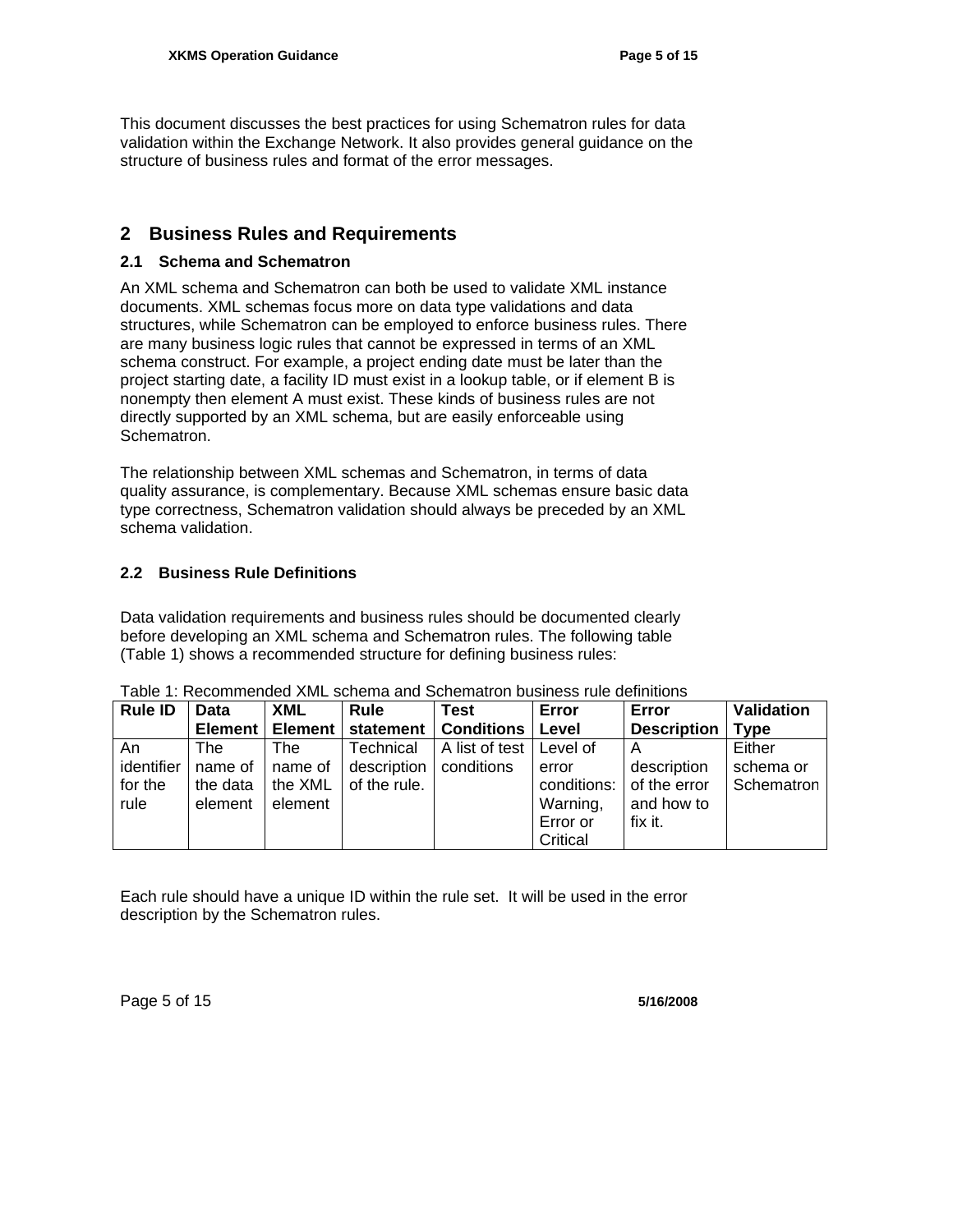The Rule Statement and Test Condition should contain enough information for developers to build assertions against the XML element. The Validation Type specifies whether the rule is checked by an XML schema or Schematron.

The following table (Table 2) is an example business rule:

| Rule<br>ID | Data<br><b>Element</b>     | <b>XML Element</b>     | <b>Rule statement</b>                                                                                                                                           | <b>Test Conditions</b>                                                                                                                                                                | Level | <b>Error <math>\left  \cdot \right </math> Formatted Table</b><br><b>Description</b> | <b>Type</b> |  |
|------------|----------------------------|------------------------|-----------------------------------------------------------------------------------------------------------------------------------------------------------------|---------------------------------------------------------------------------------------------------------------------------------------------------------------------------------------|-------|--------------------------------------------------------------------------------------|-------------|--|
| 10         | Site<br>Terminated<br>Date | SiteTerminate<br>dDate | The date must be in<br>YYYYMMDD format and<br>in the range between<br>$1/1/1959$ and current<br>date. It must also be later<br>than the<br>SiteEstablishedDate. | <b>Test 1: Format:</b><br><b>YYYYMMDD</b><br>Test 2: Range:<br>Jan. 1, 1957 $\leq$ X<br>$\leq$ Current date<br><b>Test 3: Threshold:</b><br>SiteEstablishedDate<br>SiteTerminatedDate | Error | Use the rule<br>statement.                                                           | Sche        |  |

|  | Table 2: Example XML schema and Schematron business rule definitions |  |
|--|----------------------------------------------------------------------|--|
|--|----------------------------------------------------------------------|--|

# **3 Schematron Rule Development**

#### **3.1 Schematron Rule Elements**

A Schematron rule contains three major elements:

- 1. **A Context**: The XML element which the rule applies to.
- 2. **An Assert or Report construct**: Test conditions the XML element must meet or violate respectively. This is usually an XPath expression.
- 3. **An Error Description**: Detailed description of the error and how to fix it.

A sample Schematron rule that verifies that the function ObservationDate complies with a set of business requirements is shown in the following table (Table 3) and definition example below:

| Rule | Data                | <b>XML Element</b> | Rule                                                                                                                   | Test                                                                                               | Error | Error                      | <b>Validation</b> |
|------|---------------------|--------------------|------------------------------------------------------------------------------------------------------------------------|----------------------------------------------------------------------------------------------------|-------|----------------------------|-------------------|
| ID   | <b>Element</b>      |                    | statement                                                                                                              | <b>Conditions</b>                                                                                  | Level | <b>Description</b>         | Type              |
| 10   | Observation<br>Date | ObservationDate    | The date<br>must be in<br><b>YYYYMMDD</b><br>format and<br>in the range<br>between<br>1/1/1959<br>and current<br>date. | Test 1:<br>Format:<br>YYYYMMDD<br>Test 2:<br>Range: Jan.<br>1, 1957 $\leq$ X<br><= Current<br>date | Error | Use the rule<br>statement. | Schematron        |

Table 3: Sample Schematron rule with ObservationDate

Page 6 of 15 **5/16/2008**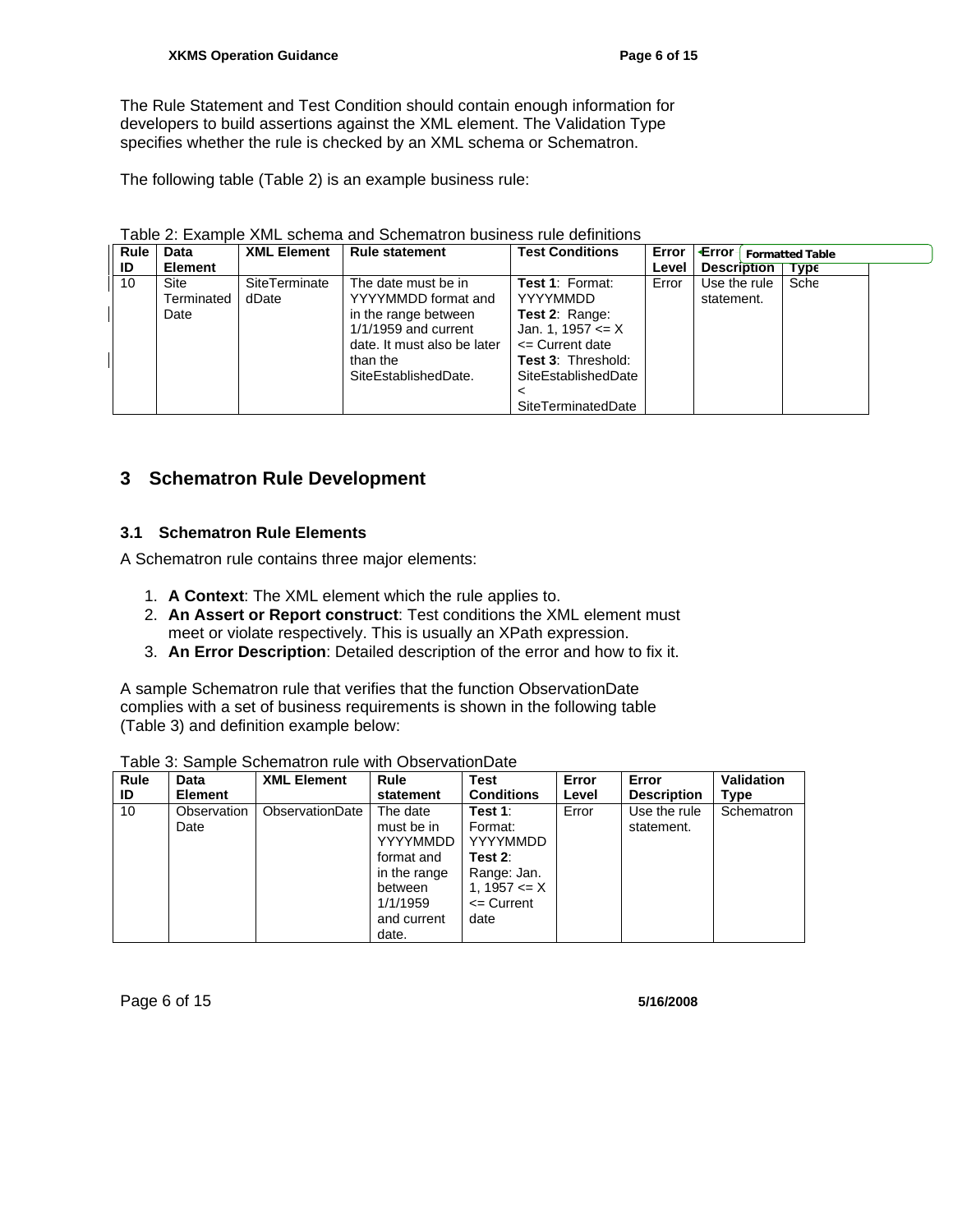```
<rule context="aqs:ObservationDate"> 
       <assert test="neien:CheckDate(string(.),'', '19570101', 'Today', 
0)"> [AQS23][Error]: <name zvon:fullPath='yes'/> ObservationDate 
(<value-of select="."/>) must be in proper YYYYMMDD format and in the 
range Jan 1, 1957 through today. 
</assert> 
</rule>
```
Note that a custom function, CheckDate, is used here to check the date format and date range in the sample. The rule uses a namespace prefix, AQS, in referencing the XML element ObservationDate. The explanation of how to define XML namespaces in the rule file is discussed next.

#### **3.2 Using Namespaces**

XML elements in Schematron rules should be fully defined with XML namespace prefixes. An XML instance document may contain or reference multiple namespaces. These namespaces must be defined in the Schematron rule file as shown by the following example:

```
 <ns prefix="MyPrefix" 
uri="http://www.exchangenetwork.net/schema/MySchema/2" />
```
This example defines a prefix, MyPrefix, which is associated with the schema name space URI: http://www.exchangenetwork.net/schema/MySchema/2. Note that the namespace prefix is arbitrary, but the namespace URI must match exactly to what is defined in the schema file.

For the Exchange Network, we have defined a set of custom functions which support table queries, date verification, and regular expression checking. These custom functions are defined in a local namespace "urn:neien-scripts" (shown below).

If these custom functions are needed, you must add the following namespace definition in the Schematron rule file:

```
 <ns prefix="neien" uri="urn:neien-scripts"/>
```
 To increase performance and efficiency, the QA server uses a compiled version of the same scripts which has a different namespace. To use the compiled version, the following namespace should be defined:

<ns prefix="neien2" uri="urn:xmldata"/>

#### **3.3 Error Message Format**

Page 7 of 15 **5/16/2008 5/16/2008**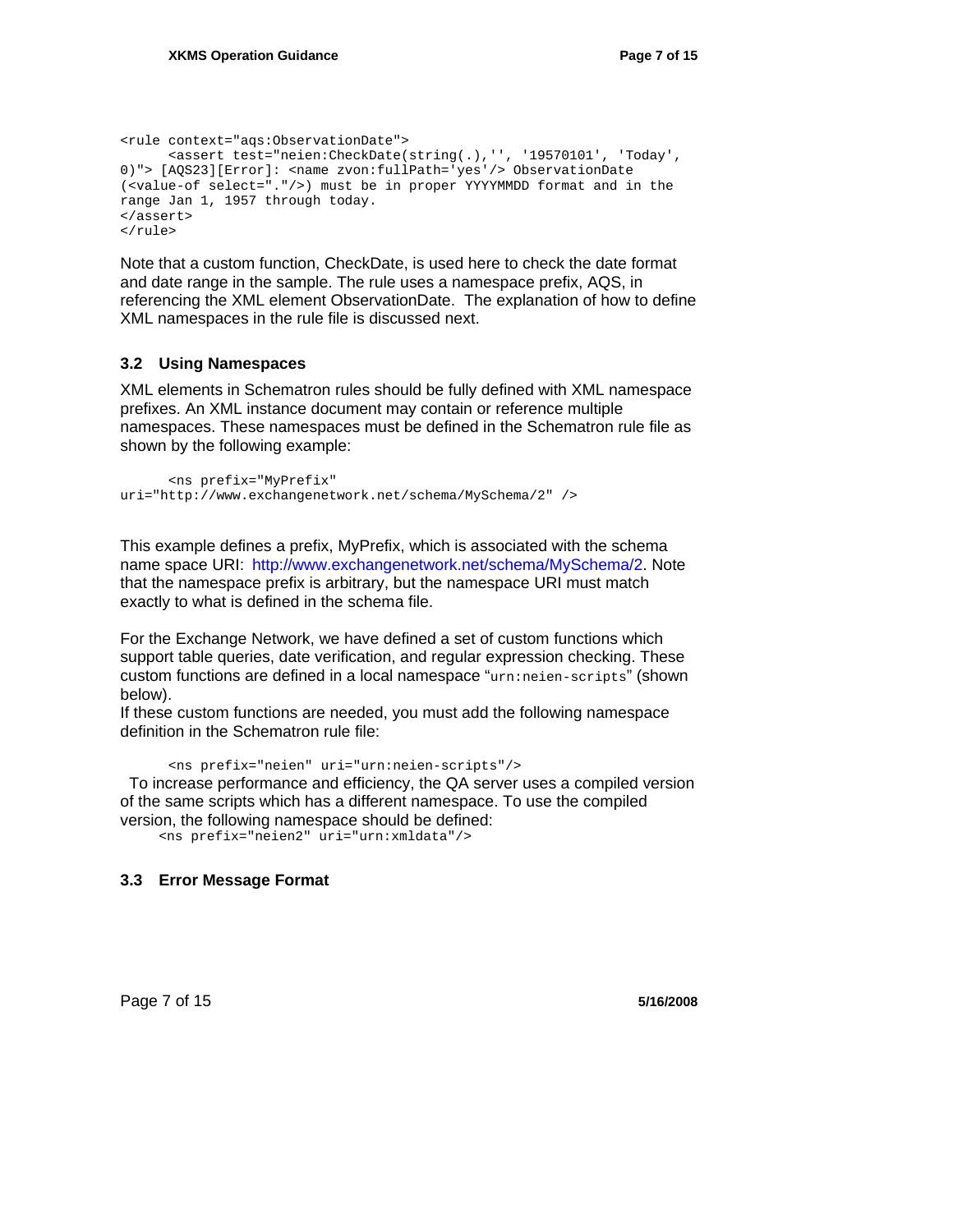The Schematron specification does not define an error message format. In the Exchange Network, however, we strongly recommend the following format be used for all error messages:

#### *[ErrorType] [RuleId]: [Element Full Path] Error Description – Instruction*

- **RuleId**: This should be the same business rule Id in the business rule table. A flow identifier should be attached if the ID is just an integer. For instance, the RuleId for rule 22 in NEI flow should be NEI22.
- **ErrorType**: This is the type of error, defined as Error, Warning, Critical, or some custom error level.
- **Element Full Path**: This is the complete path with the element name, leading to the offending element in the instance document. The complete path can be obtained using the <name zvon: fullPath='yes'/> construct (see example below).
- **Error Description**: This is the description of the error. This part must contain the offending value.

The following is an example error description in a Schematron rule:

[**Error**][**AQS23**]: <name zvon:fullPath='yes'/> ObservationDate (<value-of select="."/>) must be in proper YYYYMMDD format and in the range Jan 1, 1957 through today.

The following example marks it as a Warning instead:

[**Warning**][**AQS23**]: <name zvon:fullPath='yes'/> ObservationDate (<valueof select="."/>) must be in proper YYYYMMDD format and in the range Jan 1, 1957 through today.

The Warning error notice usually indicates that the XML element is optional, or the offending value is still acceptable by the receiver.

#### **3.4 Schematron Software Developer Kit**

To facilitate development of Schematron rules, we have created a Schematron SDK which contains the following components:

- 1. The basic Schematron v1.5 meta-files.
- 2. A compiled Microsoft XSL transformer.
- 3. A set of custom extensions to Schematron, including support of table lookup and date validation, etc.
- 4. Some sample Schematron files.

With this SDK, a developer can write Schematron rules on a desktop computer.

Page 8 of 15 **5/16/2008 5/16/2008**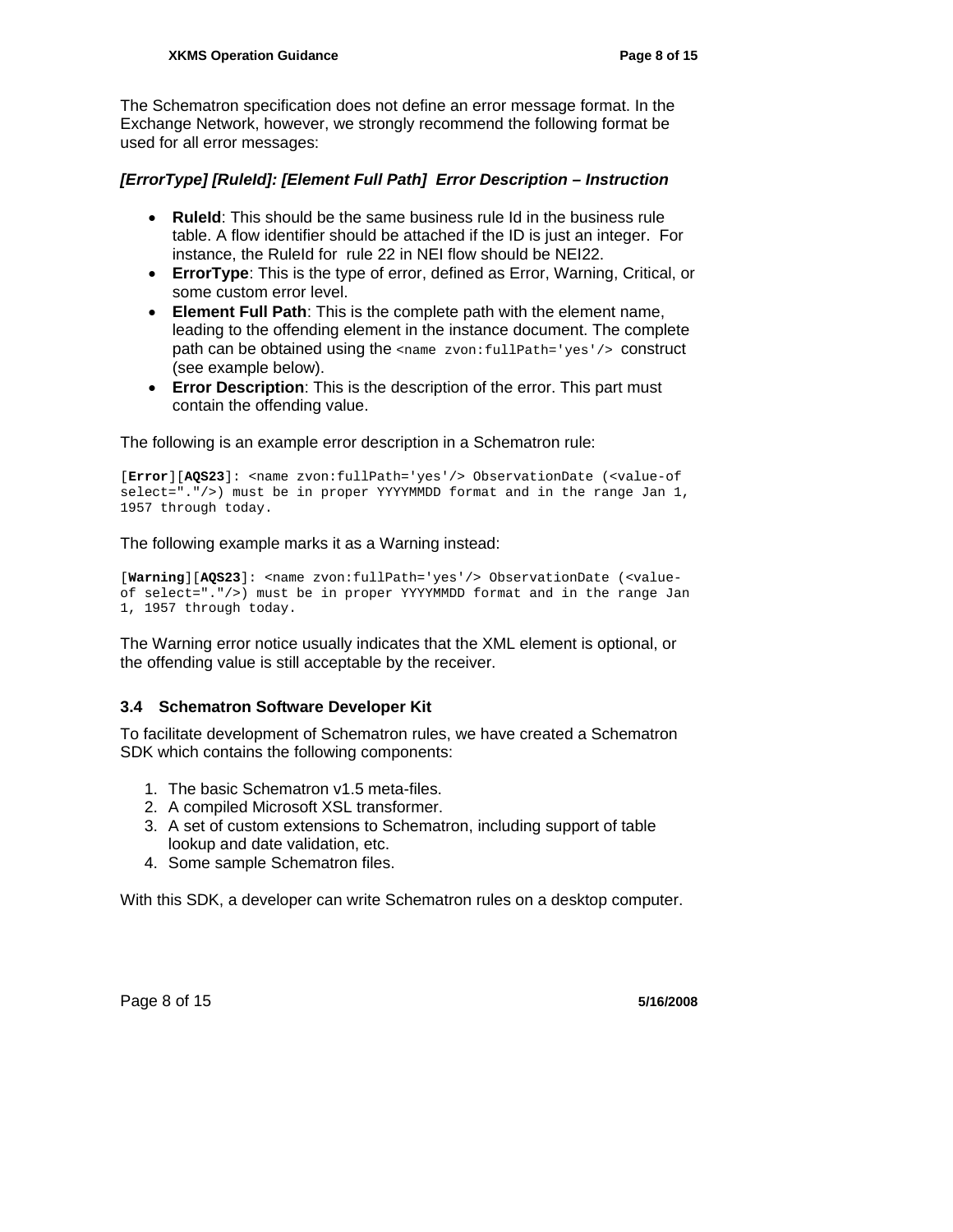#### *3.4.1 Rule Validation*

Once the Schematron rules are created, you can test them using the following command in a command prompt:

msxsl.exe YourSchematronFile zvonSchematron.xsl -o YourStyleSheet.xsl

Where zvonSchematron.xsl is the Meta style sheet for Schematron, which is included in the SDK. The command transforms the Schematron rule file to an XSLT style sheet.

If there is no error, you can then transform an XML document to an error file using the command below:

msxsl.exe XMLInstanceDocument.xml YourStyleSheet.xsl -o ErrorFile.txt

This is often called the second phase transformation. The XML instance document is valid if the ErrorFile.txt is empty. Otherwise, the ErrorFile.txt should contain error and warning messages.

Note that any style sheet errors or system errors will be printed directly to the screen.

#### *3.4.2 Debugging Schematron Rules*

The best way to check if Schematron rules are functioning properly is to create an XML instance document that triggers each and every rule, and a clean XML document that passes all the rules.

Typically, if a rule could not be triggered, it could be one of the following issues:

- The context is incorrect.
- The namespace of the target XML element is missing or incorrect.
- The condition in the assertion always evaluates to true.
- The value in the XML document is correct.

One strategy in dealing with a faulty Schematron rule is to isolate it from all others. This can be done by creating a simple Schematron file that contain only the problematic rule, and then using it to check against an instance document.

Page 9 of 15 **5/16/2008**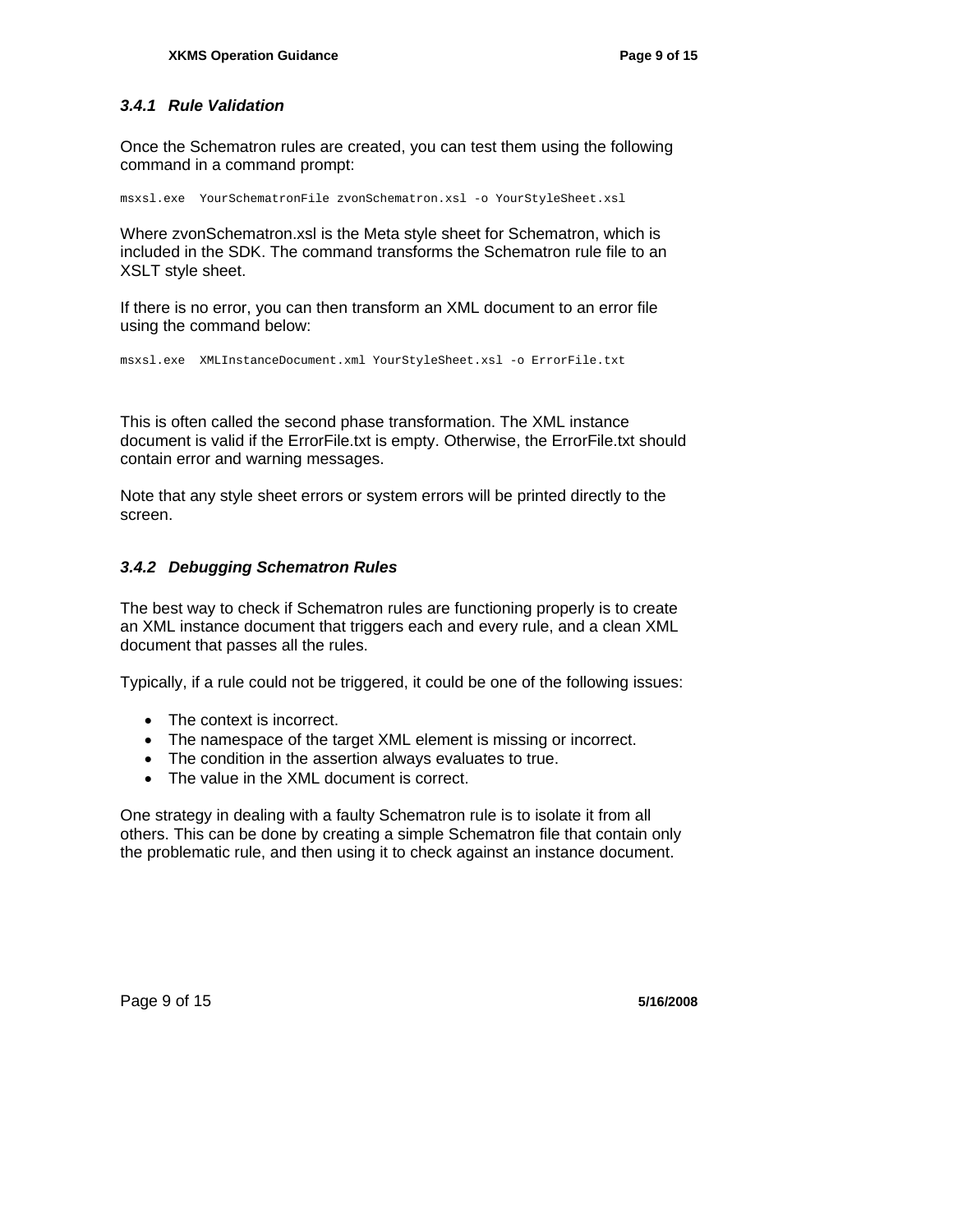## **4 Schematron Extensions**

In order to perform operations that are not available in XPath, we created a set of extension functions. These functions support database queries, regular expressions, and string format validations. These are included in the custom.xsl file.

This section defines the custom functions and discusses their uses. Note that the custom function list may be subject to changes, and additional functions may be introduced in the future.

#### **4.1 Regular Expression Support**

#### *4.1.1 Function*

Public Function CheckExpression(pattern, value)

#### *4.1.2 Parameters*

- **Pattern**: The regular expression pattern a value must meet.
- **Value**: The value in the XML document to check against.

#### *4.1.3 Description*

This function checks a value in an XML document against a regular expression. It returns a true response if the value satisfies the expression, and returns a false response for values that don't satisfy the requirements.

This function uses a Microsoft RegExp object in Visual Basic. For information about regular expression syntax and usage, please refer to the Regular Expression Syntax and the Introduction of Regular Expressions.

#### **4.2 Database Lookup**

#### *4.2.1 Function*

Public Function CheckExist(dsn, sql, name, value)

#### *4.2.2 Description*

This function checks whether a value exists in a result set selected by an SQL statement. The function returns true if the specified value exists otherwise it will return a false.

Note that this function caches the result set if the name parameter is not empty.

Page 10 of 15 **5/16/2008**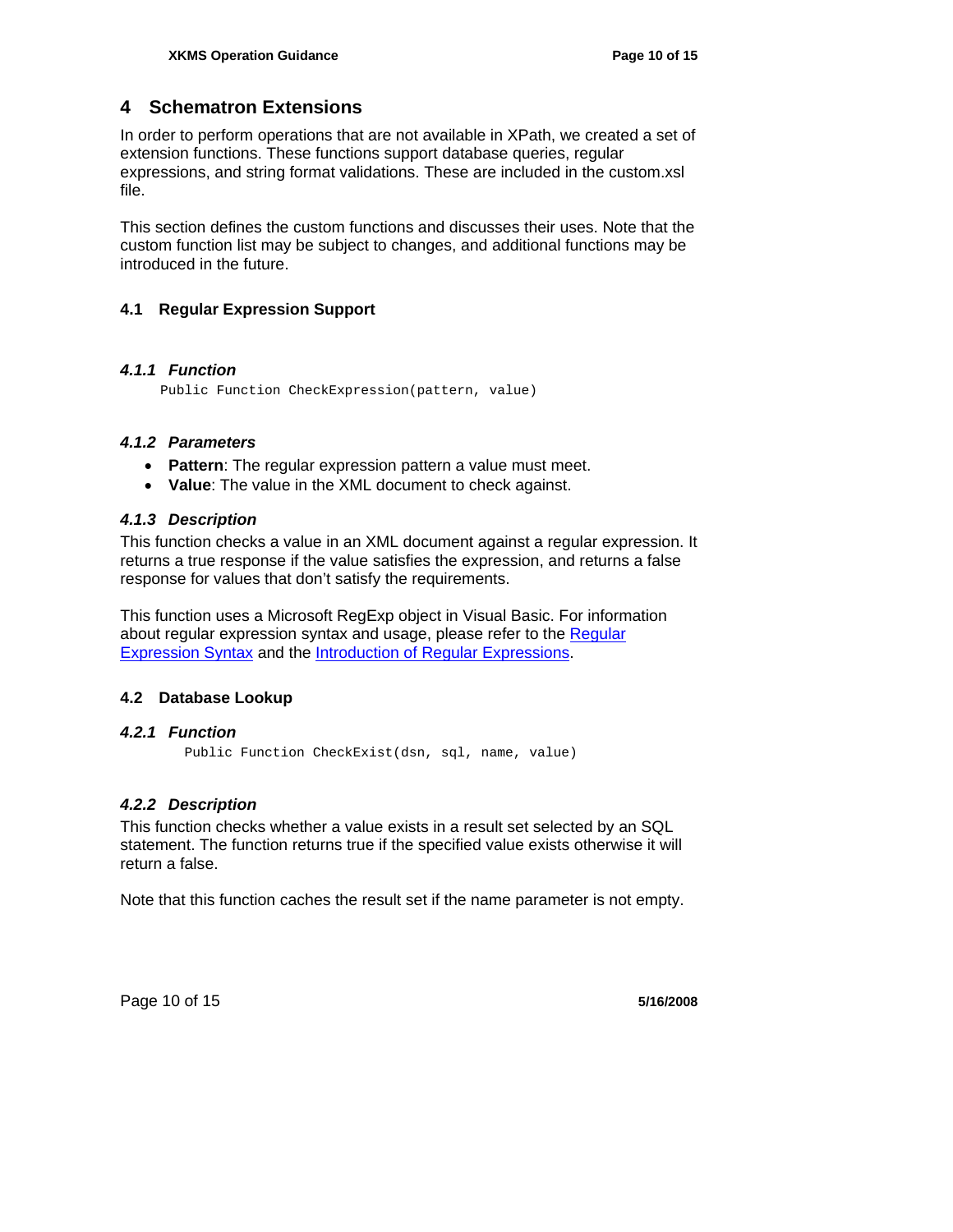#### *4.2.3 Parameters*

- **DSN**: The ODBC data source name. You can configure the DSN using the ODBC manager in the Control Panel.
- **SQL**: A SQL Query statement that retrieves a list of values from a database table. The select statement typically should contain a single column name.
- **NAME**: An identifier for the retrieved results. The SQL statement will only be executed once when the function is called the first time.
- **Value**: The value in an XML document to be verified.

## *4.2.4 Example*

```
<assert test="neien2:CheckExist('NEILookup', 'select FIPS_ST_CTY from 
StateCountyFIPSCode','FIPSCode', 'NEI:CountyStateFIPSCode')"> 
    [Error][NEI31]: <name zvon:fullPath="yes"/>: CountyStateFIPSCode has 
an invalid value (<value-of select="."/>) according to the lookup 
table. 
</assert>
```
#### **4.3 Current Date**

#### *4.3.1 Function*

Public Function GetCurrentDate(format)

#### *4.3.2 Parameter*

Format: The format for the date. The default is  $8Y - 8m - 8d$ 

#### *4.3.3 Description*

The function retrieves the current date and returns it as a string.

#### **4.4 Dynamic Date Validation**

#### *4.4.1 Function*

```
Public Function CheckDate(dateValue, format, minDate, maxDate, 
offsetValue)
```
#### *4.4.2 Description*

This function checks a date element in the XML document. It verifies that the date is in a specific format, and the date is within a specified range.

#### *4.4.3 Parameters*

• **DateValue**: The date value to be checked.

Page 11 of 15 **5/16/2008**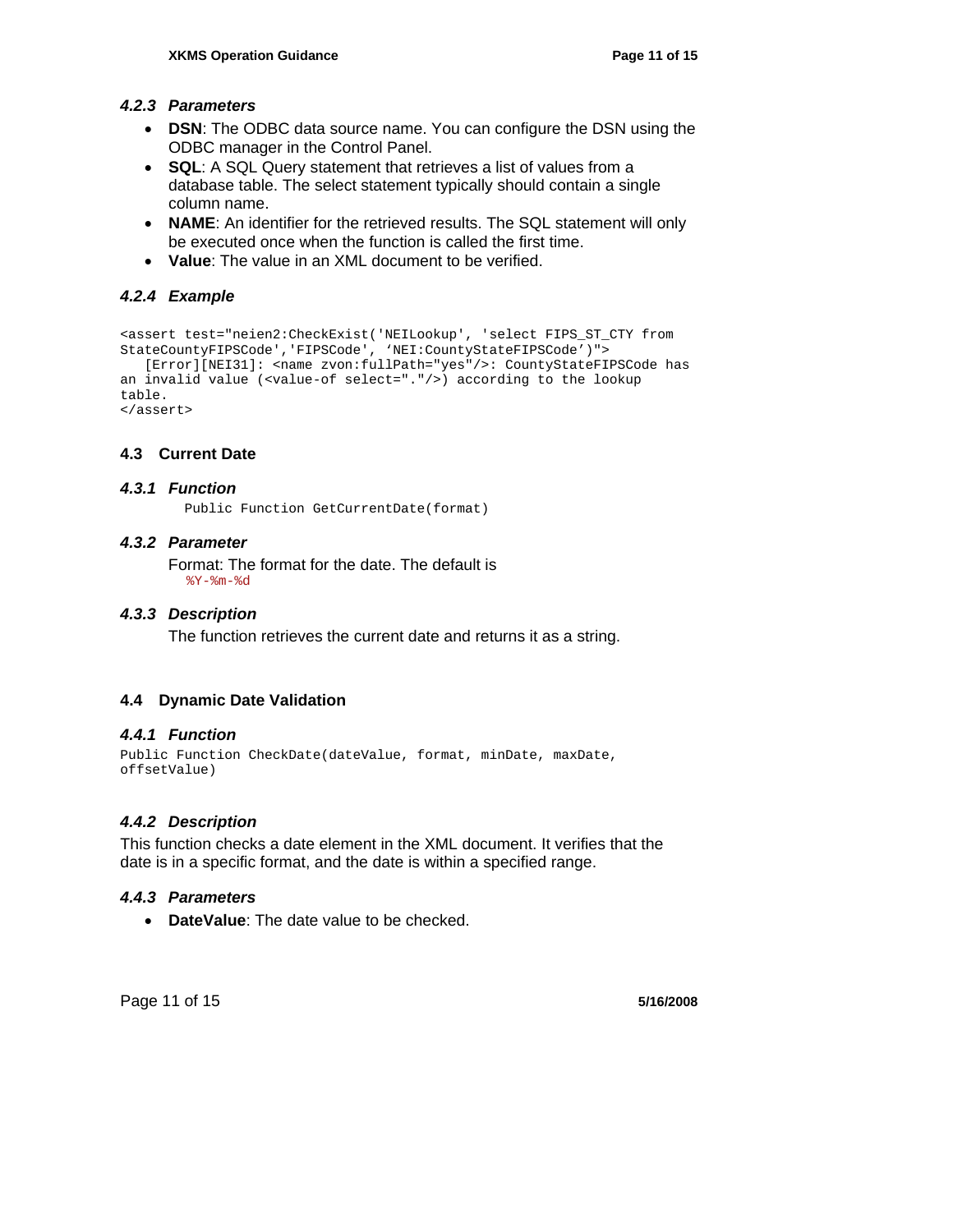- **Format**: The valid format for the date. YYYY, MM, DD are used to represent year, month and day respectively.
- **MinDate**: The minimum date value. -1 means not specified and Today means the current date.
- **MaxDate**: The maximum date value. -1 means not specified and Today means the current date.
- **offsetValue**: The offset value of the Today's date. It can be negative or positive. The value is added to the maxDate or MinDate, if 'Today' is used.

#### *4.4.4 Example*

The following assertion makes sure the SiteTerminateDate is a valid date in YYYYMMDD format, and it is between 1/1/1957 and 1 year beyond today.

<assert test="neien:CheckDate(./aqs:SiteTerminateDate,'YYYYMMDD', '19570101', 'Today', 10000)"> [Error][AQS21]: <name zvon:fullPath='yes'/> SiteTerminatedDate (<value-

of select="."/>) must be in proper YYYYMMDD format and in the range Jan. 1, 1957 through 1 year beyond today and later than SiteEstablishedDate (<value-of select="../aqs:SiteEstablishedDate"/>). </assert>

Note that the offset is added to an integer expression of today's date in YYYYMMDD format. If today is 2/28/2007, then the integer expression is 20070228, it becomes 20080228 if 10000 is added.

#### **4.5 Data Quality Assurance Services**

The QA service is a set of web services for both XML schemas and Schematron validations. The services definitions are available at:

https://tools.epacdxnode.net/xml/validator.wsdl https://tools.epacdxnode.net/xml/validatorex.wsdl

The services defined in the second WSDL file are more suitable for machine to machine data validations.

The QA server also provides a web interface for online real-time document validations which allows users to check document validity using a web browser. The following sections discuss how to use the browser tool.

The QA server web interface is available at https://tools.epacdxnode.net. Users of the tool must have a valid Network Authentication and Authorization Services (NAAS) account to access the services.

Page 12 of 15 **5/16/2008**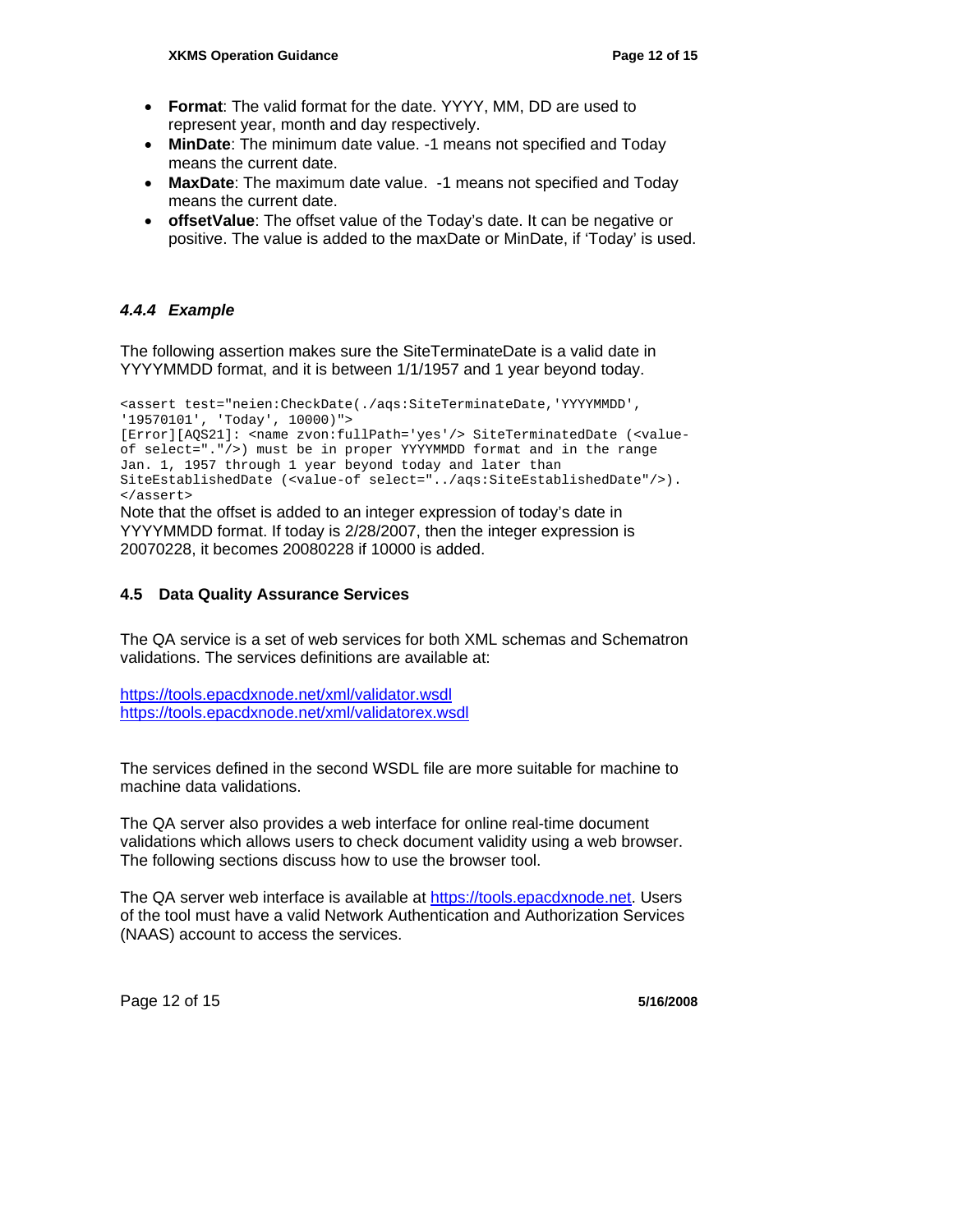#### *4.5.1 Using QA Server for Schema Validation*

First type in the address, https://tools.epacdxnode.net, in a web browser URL, and click on the Retrieve button. You should see some machine generated web forms. One of the forms is called SchemaValidate, and is shown below (figure 1):

#### Figure 1: Sample QA server page for schema validation

|                                       | SOAP Wethod : SchemaValidate                    |  |  |  |
|---------------------------------------|-------------------------------------------------|--|--|--|
| Documentation:                        | Validate an XML document using schema files     |  |  |  |
| ServerAddress:                        | https://tools.epacdxnode.net/xml/validator.wsdl |  |  |  |
| userId:                               | yzhang2006@gmail.com<br>xsd:string              |  |  |  |
| password:                             | <br>typens:PasswordType                         |  |  |  |
| documentType:                         | NEI Point v3 0<br>typens:DocumentType           |  |  |  |
| <b>xmlDocument:</b>                   | d:\NEI2005.zip<br>xsd:base64Binary<br>Browse    |  |  |  |
| $dnc$ Format:                         | typens:DocumentFormat<br>$zip \intercal$        |  |  |  |
| sendResultTo:                         | yzhang2006@gmail.com<br>xsd:string              |  |  |  |
| $Show:$ Response $\blacktriangledown$ | Invoke<br>XML<br>Format:                        |  |  |  |

The QA server form is for Schema validation and it requires the following parameters:

- **userID/password**: This should be your NAAS account ID and password.
- **DocumentType**: The type of document to be validated. This document should be associated with an XML schema set. You can select the document type from the dropdown list.
- **xmlDocument**: The document to be validated. Click on the Browse button to select a document. This can be an XML document, or a compressed XML document in ZIP format. It is recommended that an XML document be compressed to save time and network bandwidth.
- **docFormat**: The format of your document. This can be in either an XML or ZIP format.
- **sendResultTo**: A valid email address where validation result can be sent. This parameter is required for large payloads.

Click the Invoke button when all the parameters are entered. The server will return the validation result if the file size is relatively small. It returns a transaction ID if the document is too large to be handled in a short period of time. It will send the final result to the email address provided in such a case.

It is recommended that a document is verified using the Schema Validator first before using the Schematron Validator, which is discussed in the next sections.

Page 13 of 15 **5/16/2008**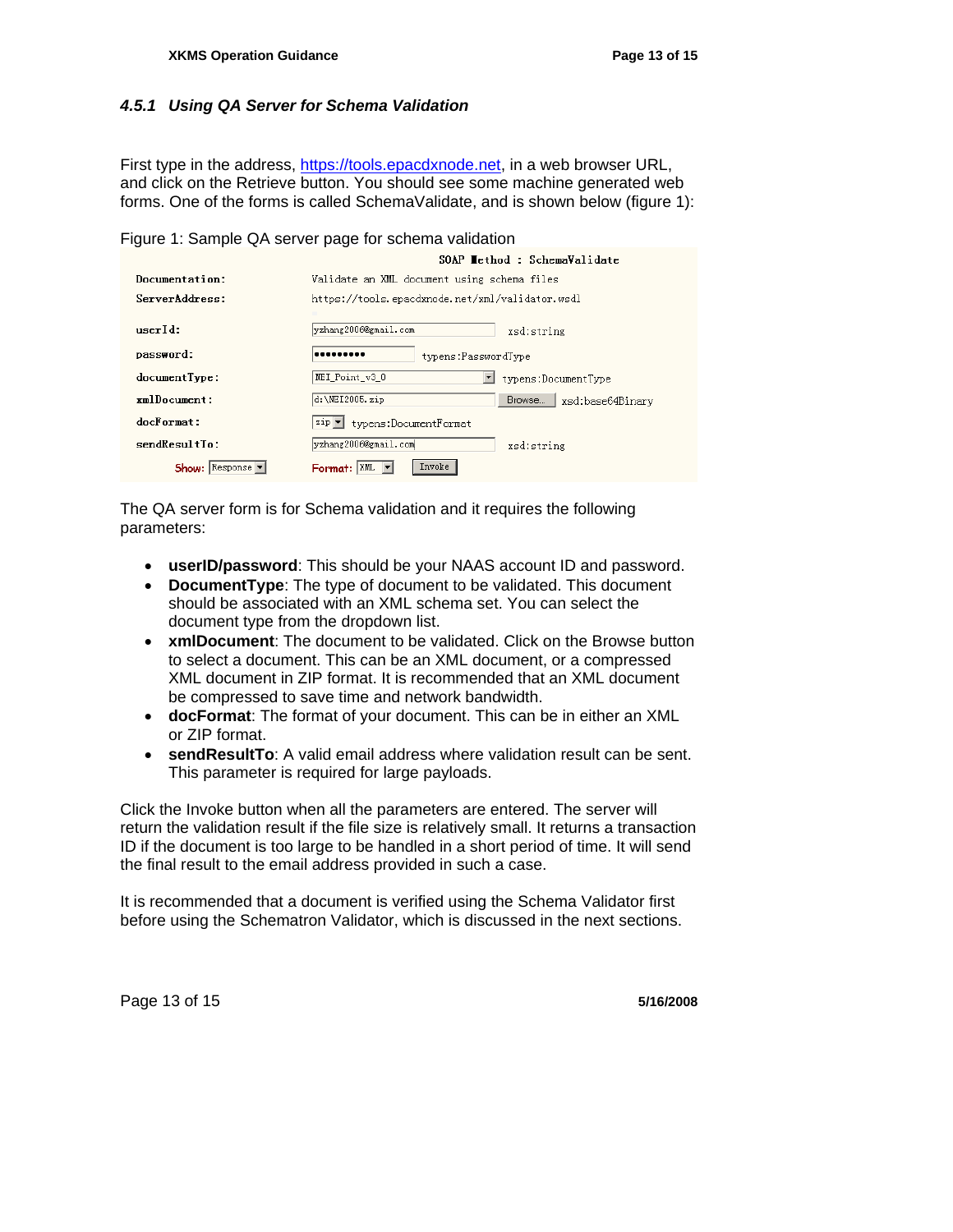#### *4.5.2 Using QA Server for Schematron Validation*

The same web page also contains a form for Schematron validation called SchematronValidate, and is shown below (figure 2):

Figure 2: Sample QA server page for Schematron validation

|                  | SOAP Wethod : SchematronValidate                          |
|------------------|-----------------------------------------------------------|
| Documentation:   | Validate an XML document using schematron flie            |
| ServerAddress:   | https://tools.epacdxnode.net/xml/validator.wsdl           |
| userId:          | yzhang2006@gmail.com<br>xsd:string                        |
| password:        | <br>typens:PasswordType                                   |
| documentType:    | $UIC_v1_0$<br>typens:SchematronType                       |
| $xml$ Document:  | Browse   xsd:base64Binary<br>D:\UIC_v1.0\Large_sample.xml |
| docFormat:       | typens:DocumentFormat<br>xml ▼∣                           |
| sendResultTo:    | yzhang2006@gmail.com<br>xsd:string                        |
| Show:<br>Respose | Invoke<br>Format:                                         |

The Schematron validation form has nearly the same parameters as the XML schema validation form:

- **userID/password**: This should be your NAAS account ID and password.
- **DocumentType**: The type of document to be validated. This is associated with a set of Schematron rules. You can select it from the dropdown list. The document type is not supported if it is not listed in the dropdown menu.
- **xmlDocument**: The document to be validated. Click on the Browse button to select a document. It can be an XML document or a compressed XML document in ZIP format. It is recommended that an XML document be compressed to save time and network bandwidth.
- **docFormat**: The format of your document. It can be in either XML or ZIP format.
- **sendResultTo**: A valid email address where validation result can be sent. This parameter is required for large payloads.

#### *4.5.3 Deploying New Schematron Rules*

[This section is for QA server administrators and operators]

The QA service is a generic web service that can support any Schematron validations without programming. However, a new set of Schematron rules must be configured before it can be made available to users.

Page 14 of 15 **5/16/2008**